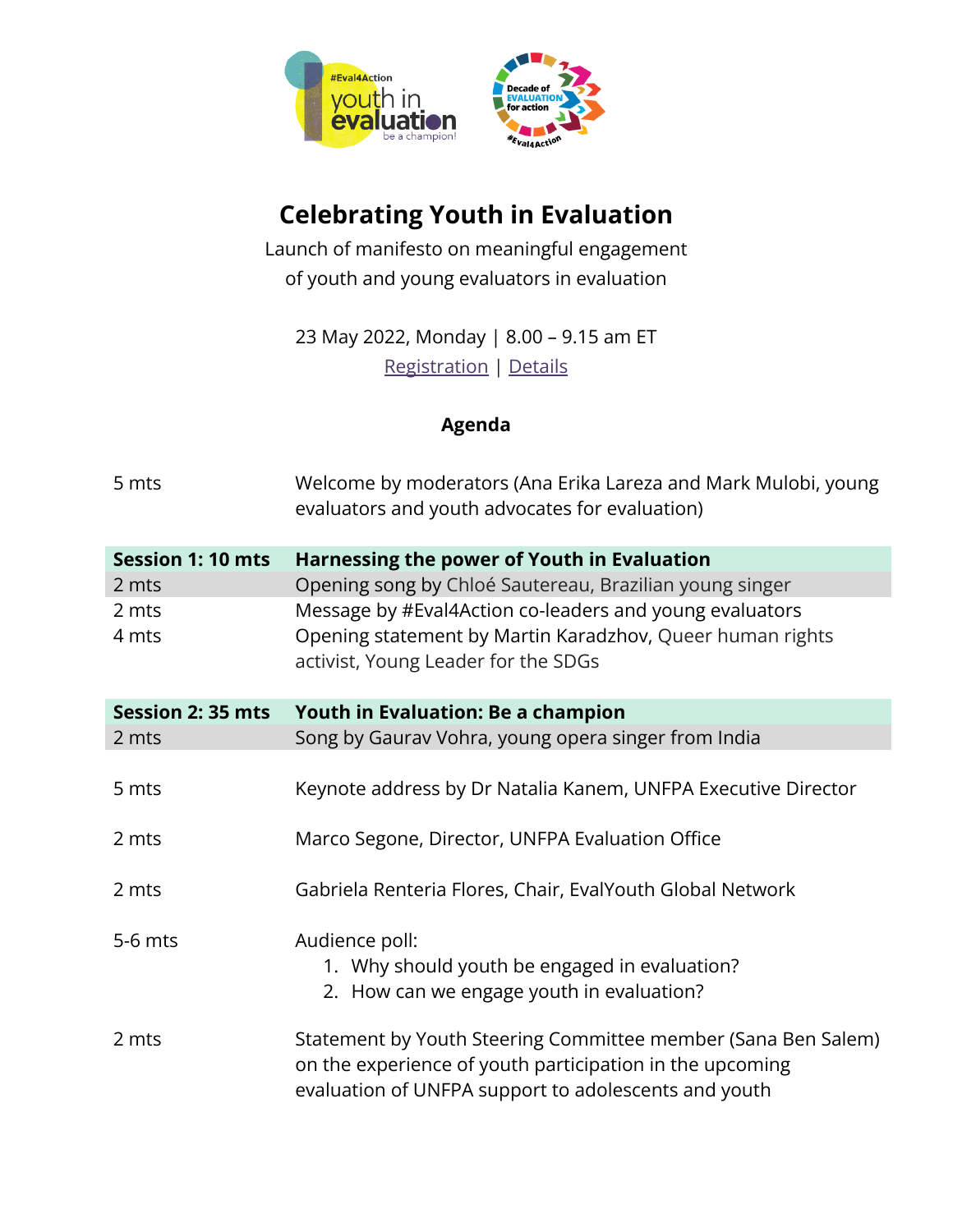## 1 mts each **Statements of support for Youth in Evaluation by institutional heads:**

- 1. Antony Cyriac, Dy Director General, Development Monitoring and Evaluation Office, Government of India
- 2. Megha Pradhan, Director, [CLEAR South Asia](http://www.clearsouthasia.org/)
- 3. Emmanuel Jiminez, Director General, Independent Evaluation, Asian Development Bank
- 4. Aloyce Ratemo, Director, Directorate of M&E, Kenya
- 5. Candice Morkel, Director, CLEAR-AA
- 6. Amos Menard, Deputy Director, CLEAR- FA
- 7. Girma Kumbi, Chief Evaluation Officer, Independent Development Evaluation, African Development Bank
- 8. Gabriela Pérez Yarahuán, Director, CLEAR-LAC
- 9. Michael Quinn Patton, Founder, Blue Marble Evaluation
- 10.Oscar A Garcia, Director, UNDP Independent Evaluation **Office**
- 11.Silvia Salinas Mulder, President, International Organization for Cooperation in Evaluation (IOCE)
- 12.Regional VOPEs

Tashi Dendup, Board Member, APEA

Rosetti Nabbumba, President, AfrEA

Celeste Ghiano, Coordinator General, ReLAC

Taruna Gupta, Board Member, European Evaluation Society

Veronica Olazabal, President, AEA